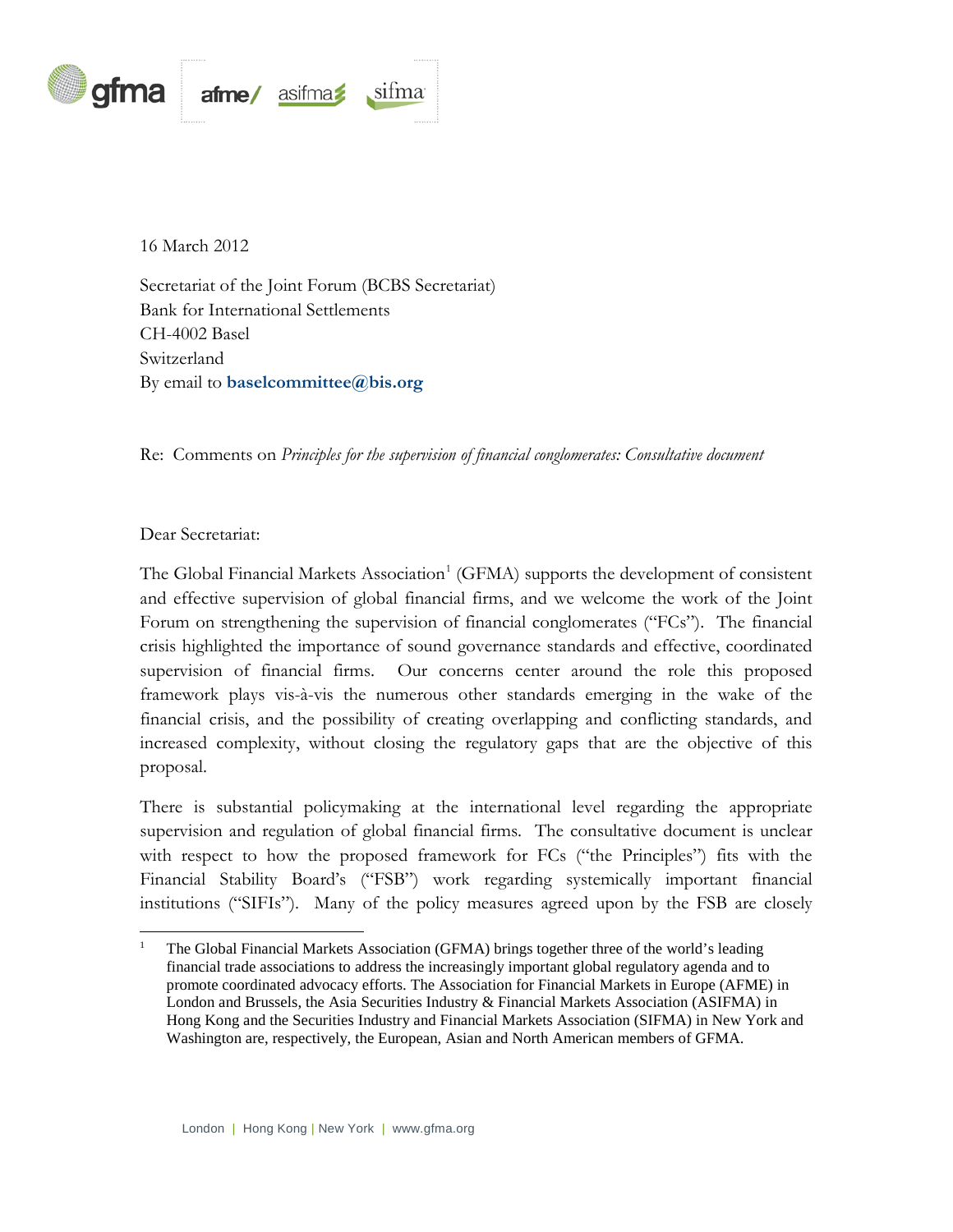related to recommendations in the Principles, including stronger supervisory mandates, resources and powers (including legislative reforms); enhanced standards for risk management; greater international cooperation between supervisors; and increased levels of capital adequacy. There is insufficient detail regarding how the Principles fit with this parallel work currently underway at the FSB.

One apparent distinction is that FSB's work is approached along sectoral lines, while the Principles apply to FCs. However, here too the lines are blurred, because many institutions that might be considered to fall into a sectoral "silo" in fact also meet the definition of an FC. As one example, many banking companies – which are supervised at a consolidated level by banking supervisors – in fact also engage in securities activities. It is unclear whether the Joint Forum intends to include such institutions in the scope of the Principles.

Moreover, the FSB's shadow banking work stream will no doubt lead to further policymaking on many of the issues addressed in the Principles. For example, the Principles state that, "Jurisdictions should consider the application of the Principles to other financial groups which conduct activities in one of these regulated sectors while also conducting material activities in any other financial sector, where these financial activities are not subject to comprehensive group-wide supervision under the sectoral frameworks." However, it remains unclear which financial activities are necessarily subject to comprehensive groupwide supervision under the sectoral frameworks. Moreover, the extent of supervision of previously unregulated activities is likely to increase as a result of other post-crisis policy initiatives such as the FSB shadow banking work. Setting up new constructs for supervising financial groups when other work is underway with overlapping objectives risks adding confusion and enhancing inconsistency.

In addition to the ambiguity of scope, we have concerns with certain of the recommendations. First, we support the need for better cooperation and information exchange among supervisors, as emphasized in the Principles. However, such increased cooperation raises critical confidentiality of information concerns, which are not fully addressed in the current proposal. The exchange of greater amounts of information between an increased number of supervisors requires a proportionate enhancement of the controls surrounding the security of that information, which the Principles fail to address. The Principles should articulate the specific mechanisms through which confidential information would be distributed between supervisors and onward disclosure would be limited. In addition, the Principles should reflect the concept of materiality; supervisors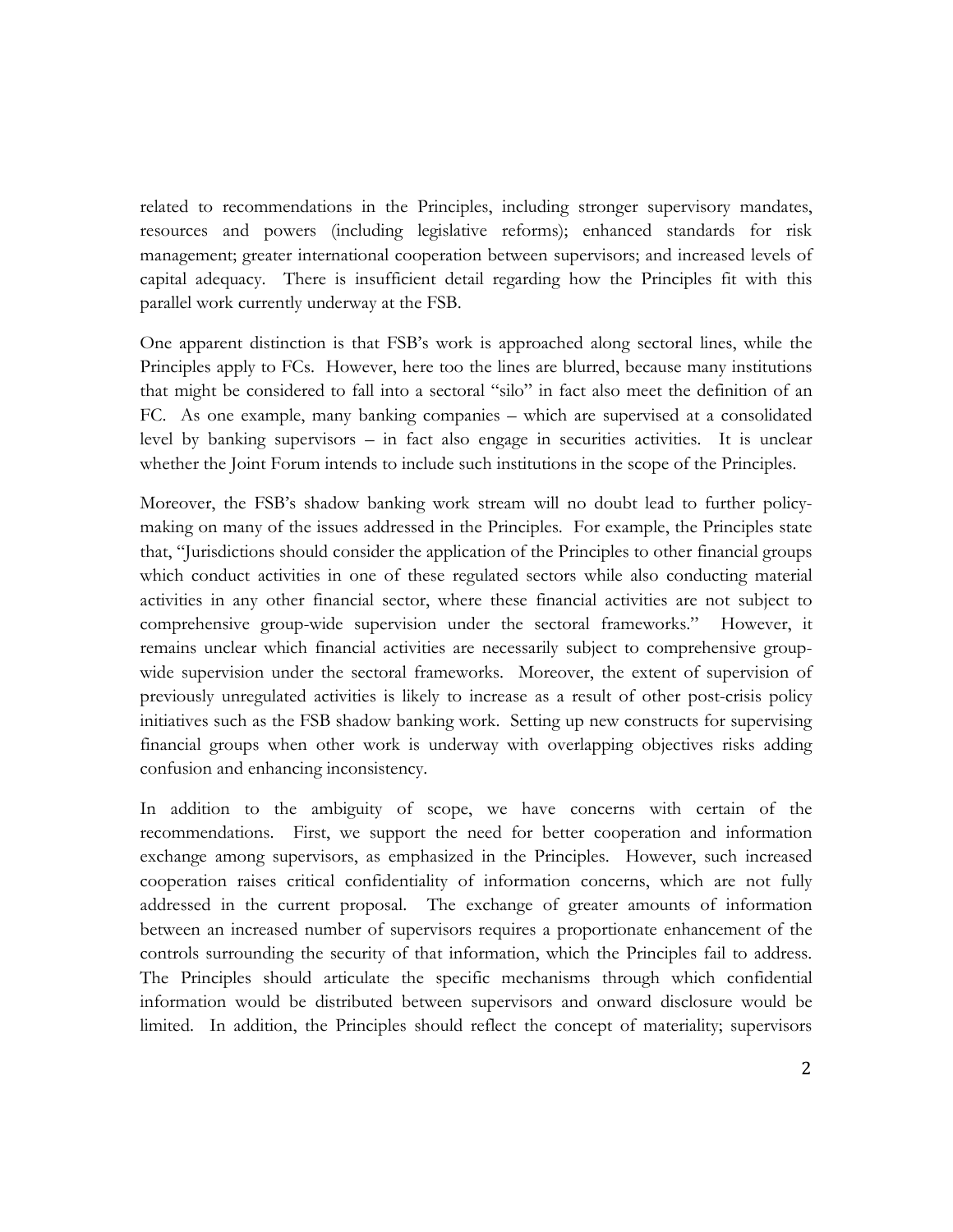should not be obligated to share information with other supervisors unless confidentiality protections are in place and the supervisors receiving the information have a material need for that information.

Second, the Principles state that FC corporate governance frameworks should be "comprehensive and consistent" across the group, but it is unclear how exactly this is defined. Additional detail is requested with respect to the characteristics of such a governance framework, in particular regarding how such a framework would balance group governance with that of individual regulated and unregulated entities.

Third, in the context of structured finance and securitisation, the Principles state that "Supervisors should require that off-balance sheet activities, including special purpose entities, are brought within the scope of group-wide supervision of the financial conglomerate, where appropriate". Without more detail on the meaning of "where appropriate" in this context, it is impossible to understand what is intended here. Further, transparency, disclosure and more prudent management of special-purpose-entity risk has already (and quite rightly) increased markedly in recent years. Such improvements continue, driven by not just new regulations but also industry initiatives and market incentives. It would not be helpful if a new construct were established that created confusion and inconsistency that cut across this good work.

## **Recommendations**

We believe that the Joint Forum's work on taking stock of the differences in approaches between financial supervisors, such as the January 2010 paper *Review of the Differentiated Nature and Scope of Financial Regulation - Key Issues and Recommendations,* is quite valuable. Similarly, reports such as the February 2012 *Report on intra-group support measures* provide useful insight into the varying practices among and within financial conglomerates. The Principles paper, on the other hand, appears to be establishing best practices that supervisors are encouraged to adopt. Most of the concepts in the Principles framework are sound and appropriate for global financial firms, and the emphasis that good governance must be applied on a groupwide basis is unassailable. However, GFMA is concerned that the scope of application is unclear and appears to substantially overlap with other work underway at the Basel Committee, IOSCO, and IAIS.

What would make more sense to us would be for the Joint Forum to monitor and participate in the work underway at the various committees and groups that addresses both improving